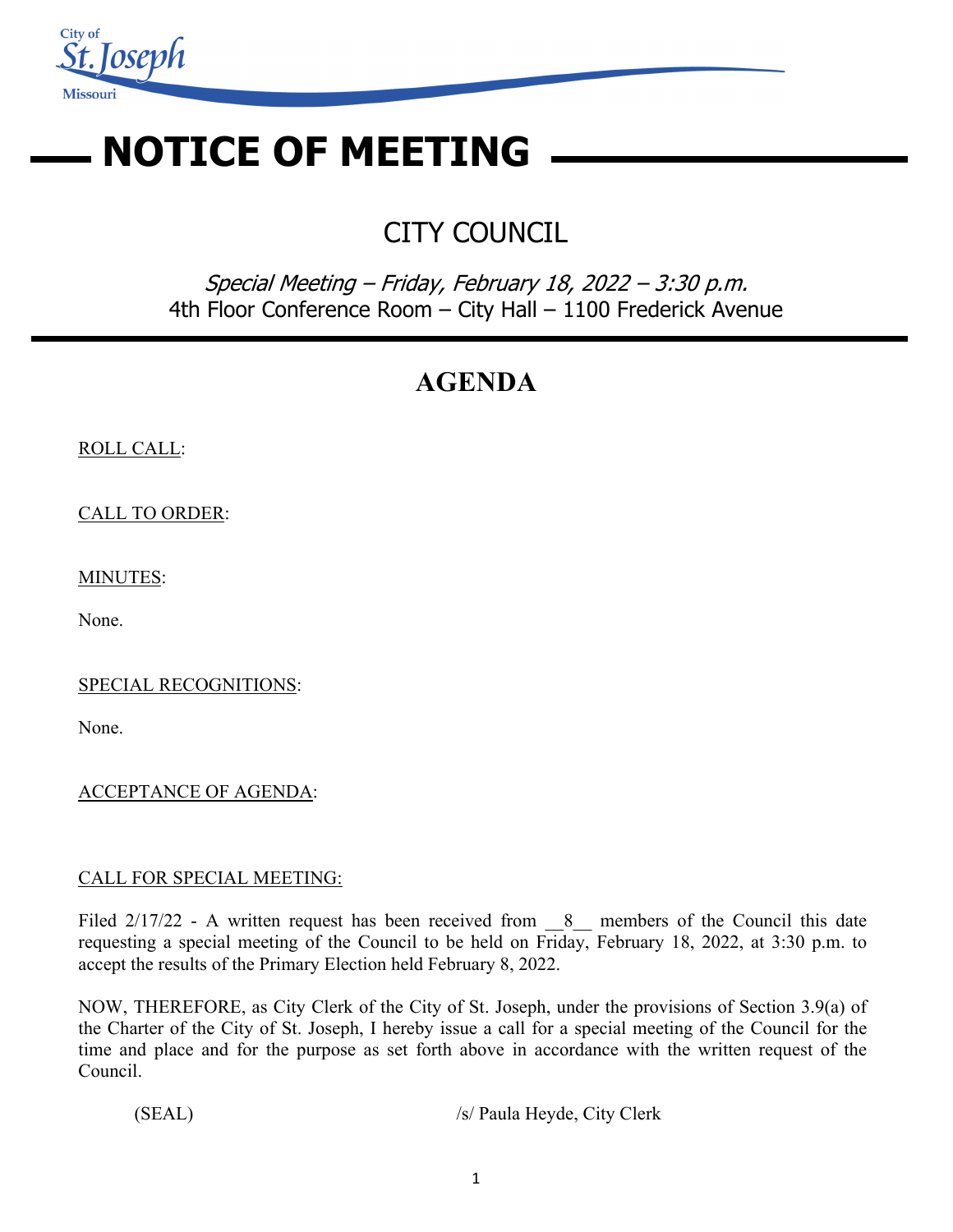## PUBLIC HEARINGS:

None.

#### CONSENT AGENDA:

None.

#### NOMINATIONS AND APPOINTMENTS:

None.

#### BILLS FOR PASSAGE:

None.

## EMERGENCY BILLS FOR PASSAGE:

None.

#### RESOLUTIONS FOR ADOPTION:

None.

## BILLS FOR FIRST READING:

None.

## REPORTS OF BOARDS & COMMISSIONS:

None.

## WORK SESSION MINUTES – CITY CLERK'S OFFICE:

None.

## REPORTS & RECOMMENDATIONS OF THE CITY MANAGER:

None.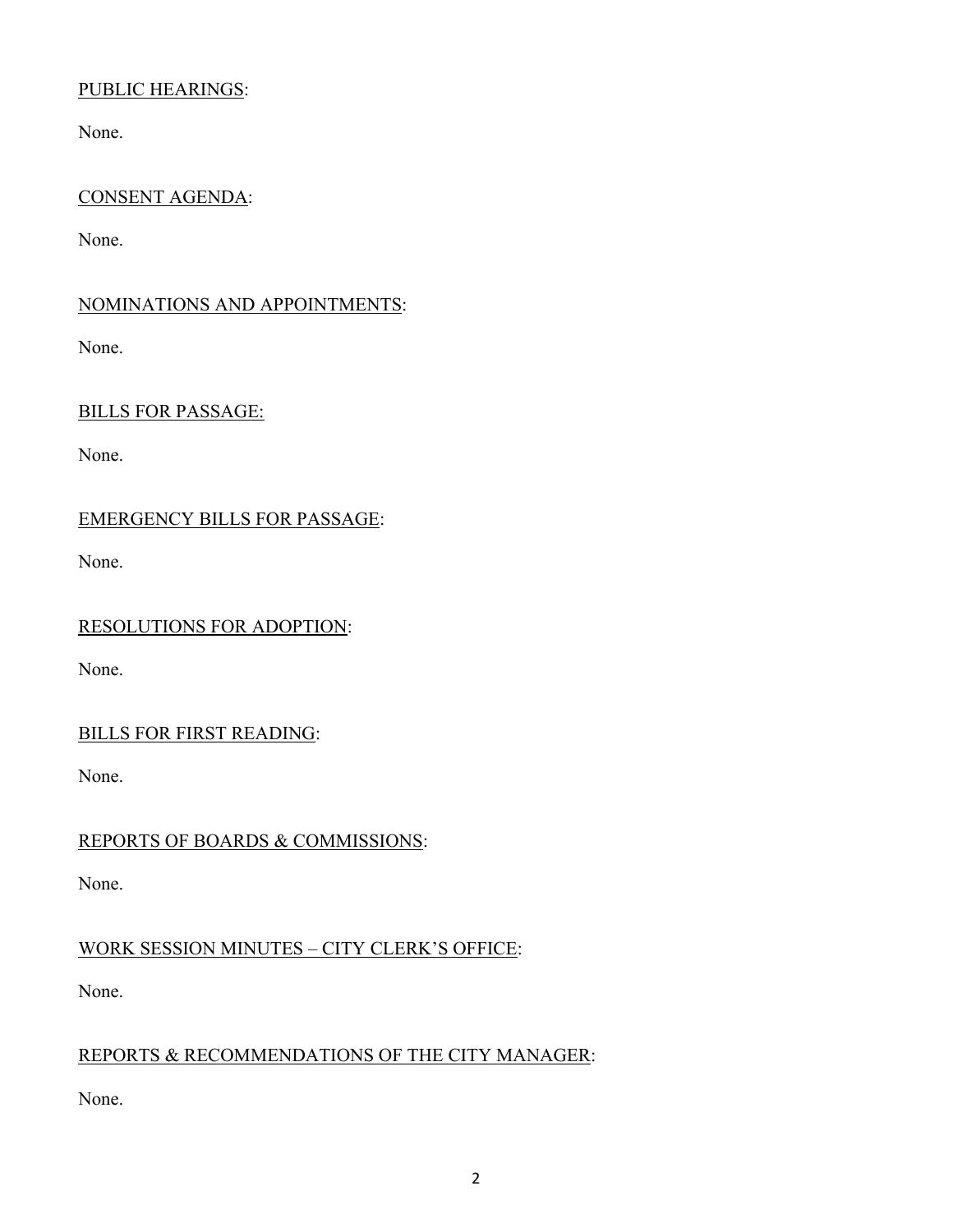#### DELEGATIONS, PETITIONS:

None.

#### COMMUNICATIONS:

None.

#### OTHER BUSINESS:

City Manager's Report – None.

#### Acceptance of Election Results:

Filed 2/10/2022 - I, Paula Heyde, City Clerk of the City of St. Joseph, Missouri, do hereby present and submit to the Council of the City of St. Joseph, Missouri, the official returns by the Verification Board of the Primary Election held on the 8th day of February, 2022, and conducted by the County Clerk/Election Authority of Buchanan County, Missouri, said official returns being attached hereto for the official records of the City of St. Joseph, Missouri.

#### (SEAL) /s/ Paula Heyde, CMC, City Clerk

We, Ed Wildberger and Steve Greiert, being duly qualified voters of Buchanan County and appointed by the County Clerk/Election Authority as the Verification Board, hereby certify the following as a true, correct and complete summary of all votes cast on the 8th day of February, 2022.

#### CITY OF ST. JOSEPH:

| Mayor             | John Josendale<br>Gary S. Wilkinson<br><b>Whitney Lanning</b><br>Gary Lewis                                                                                                            | 2,998<br>1,706<br>1,565<br>1,526                                              |
|-------------------|----------------------------------------------------------------------------------------------------------------------------------------------------------------------------------------|-------------------------------------------------------------------------------|
| Municipal Judge-  | Theodore "Ted" Elo<br>Terri Lowden<br>Jason Soper                                                                                                                                      | 3,088<br>2,686<br>1,784                                                       |
| Council at large- | Randy Schultz<br>Kenton Randolph<br><b>Marty Novak</b><br>Jeff Schomberg<br><b>Brenda Blessing</b><br>Kenneth W. Reeder<br>Kent "Spanky" O'Dell<br>Carl Jennings<br><b>Andy Montee</b> | 4,054<br>3,924<br>3,404<br>3,186<br>3,058<br>2,683<br>2,504<br>2,233<br>2,016 |